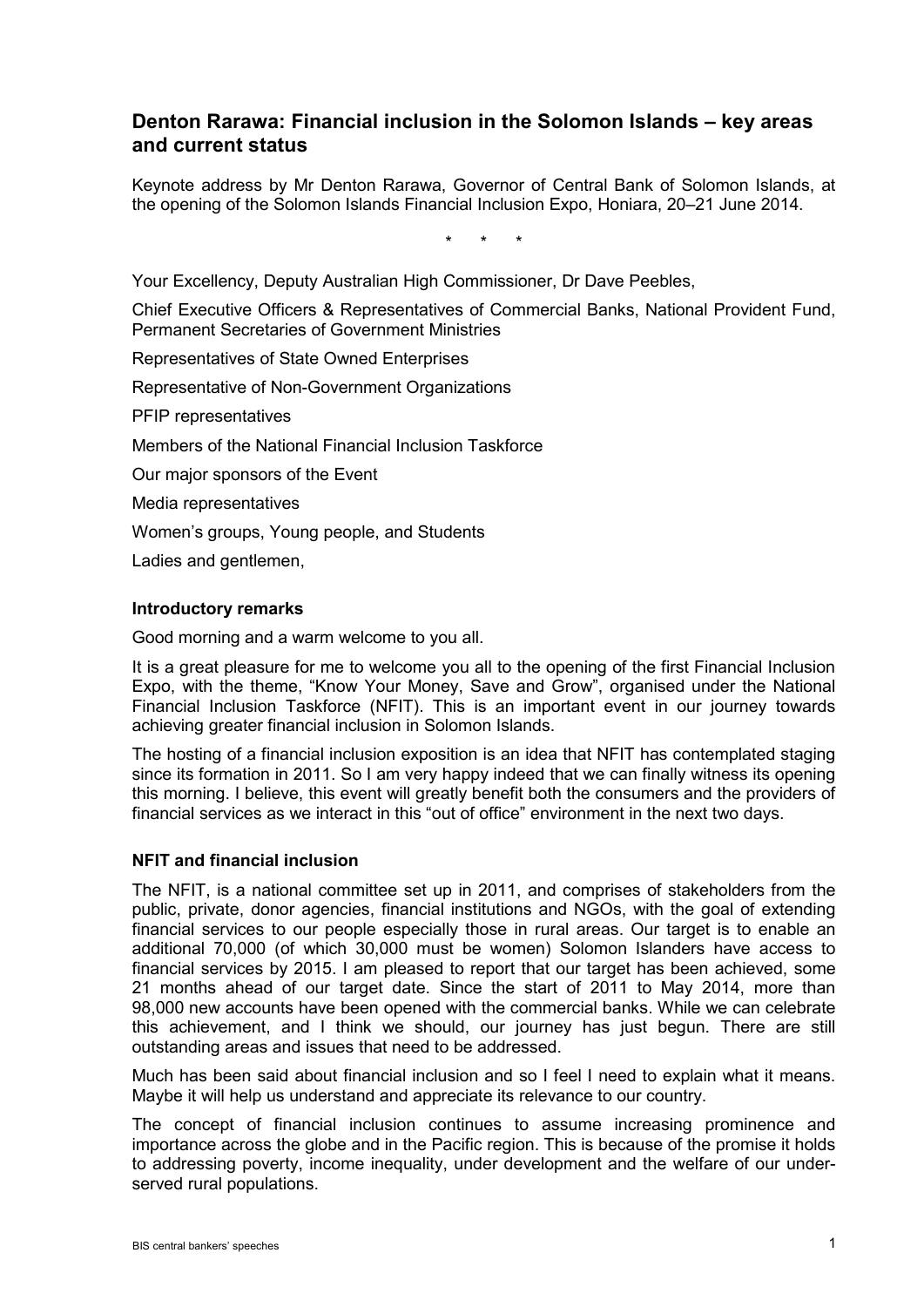So what is financial inclusion? Although, financial inclusion promoters have their respective definitions; for us in Solomon Islands, we decided not to define it but to describe what we are trying to address. When we talk about financial inclusion we refer to four (4) key areas:

- 1. *Accessing financial Services*: Access is about bringing financial services closer to the people, especially to our rural people. It also means addressing the barriers that prevent people from accessing financial services in our country.
- 2. *Usage of Financial Services*: Concerns about the actual usage/regularity of usage of the financial services by customers. Whether or not available financial services are used by the people. If not, what is the issue?
- 3. *Quality of Financial Services:* This focusses on whether the financial services and products are affordable and appropriate for our customers.
- 4. *Impact of Financial Services*: How financial services can improve the lives and well-being of our people.

These four broad areas are core agendas of our financial inclusion efforts in Solomon Islands. But our ultimate goal is to see the impact that financial services has on the lives of people, and to see how an individual can improve himself/herself from where he is, to a better financial position and outcome.

## **Current status of financial inclusion in Solomon Islands**

Financial Inclusion is a national agenda, and Solomon Islands has taken a collaborative approach, by involving private and public sector stakeholders.

What is the current status of financial inclusion in Solomon Islands and how are we progressing? According to a national survey on "financial competency" carried out in 2012/2013, it has revealed that low income households in the country exhibit low or lowmoderate levels of financial capabilities. It further highlighted that lack of access to financial services contributed to the low competency levels.

Today, we are here as partners and champions to continue our efforts in progressing greater financial inclusion. During these two days, you will have the privilege to find out and better understand the different products and services currently available or will be available in the near future. It is a good example of public-private sector and civil society partnership towards our common goals.

Ladies and gentlemen, this Financial Inclusion Expo is a rare opportunity and a first of its kind in the country. The theme for this year's expo is, "*Know your money, Save and Grow"*. This theme was chosen because it is simple and better translates core messages of financial literacy, savings and using these competencies to bring about growth and change to both personal and national livelihood.

I hope you will take advantage of this great opportunity to get as much information on the services and products displayed and presented by our partners. There are also lots of giveaways and also great fun. I kindly urge you to make the most of these two days and take home something new in terms of your understanding of financial services and products in our country. Please visit all the stalls where our stakeholders and champions are eagerly waiting to serve you. But most importantly just have fun and enjoy the day!

Last but not least, I wish to thank on behalf of the organizing team, our platinum sponsor-PFIP, our gold sponsors-ANZ, BSP, CBSI, OUR TELEKOM, Westpac for their generous support, and to our Bronze sponsors –SPBD and SOLPOST, to our other supporting groups, our participating schools, to our guest of honour-HE the Deputy Australian High Commissioner and the Australian Government, the RSIPF, Solomon Islands Government and to the rest of stakeholders who have contributed to this program.